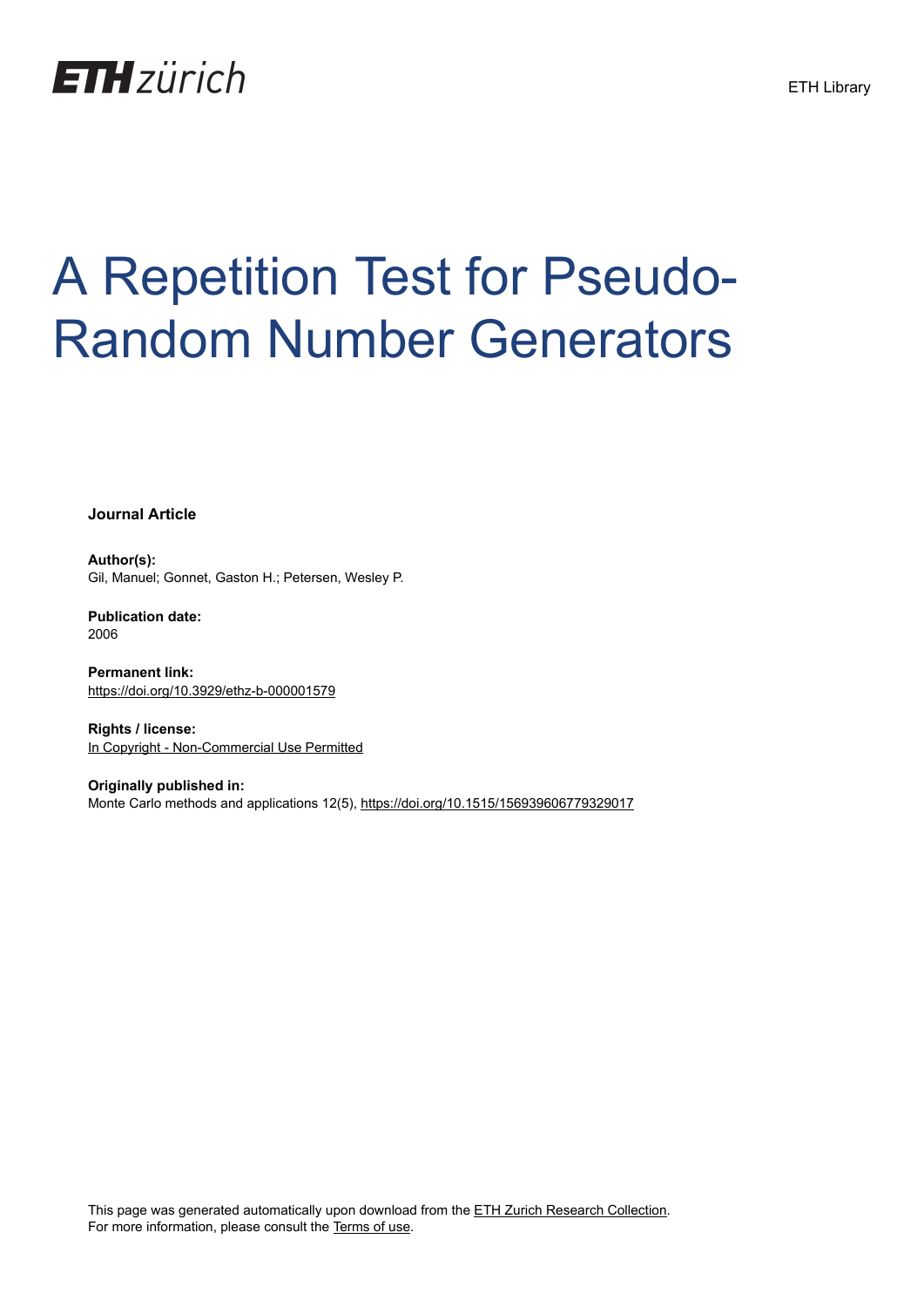Monte Carlo Methods and Appl., Vol. 12, No. 5-6, pp.  $385 - 393$  (2006)  $\odot$  VSP 2006

### A Repetition Test for Pseudo-Random Number Generators

Manuel Gil, Gaston H. Gonnet, Wesley P. Petersen

SAM, Mathematik, ETHZ, HG G-52.1 Zurich, CH8092

**Abstract**  $- A$  new statistical test for uniform pseudo-random number generators (PRNGs) is presented. The idea is that a sequence of pseudo-random numbers should have numbers reappear with a certain probability. The expectation time that a repetition occurs provides the metric for the test. For linear congruential generators (LCGs) failure can be shown theoretically. Empirical test results for a number of commonly used PRNGs are reported, showing that some PRNGs considered to have good statistical properties fail. A sample implementation of the test is provided over the Internet.

# Introduction

Empirical statistical tests are an important tool when the decision has to be made whether a sequence generated by a PRNG is sufficiently random and useful for a certain application. A large number of tests like the ones described in Knuth's book [4], Marsaglia's Diehard battery [10], L'Ecuyer's TestU01 suite [8] or the NIST battery [12] are available. Even if a generator behaves randomly with respect to a number of tests, one can not be sure that it will not fail in a further test. Each test therefore increases the confidence in the randomness of the produced sequence. The Repetition Test described here tests a PRNG to see if the produced numbers reappear at the expected time distribution. It has some similarity to the birthday problem. It should be noticed that a repetition does not necessarily coincide with the period of the sequence (unless the PRNG is a one-step recurrence like for example an LCG.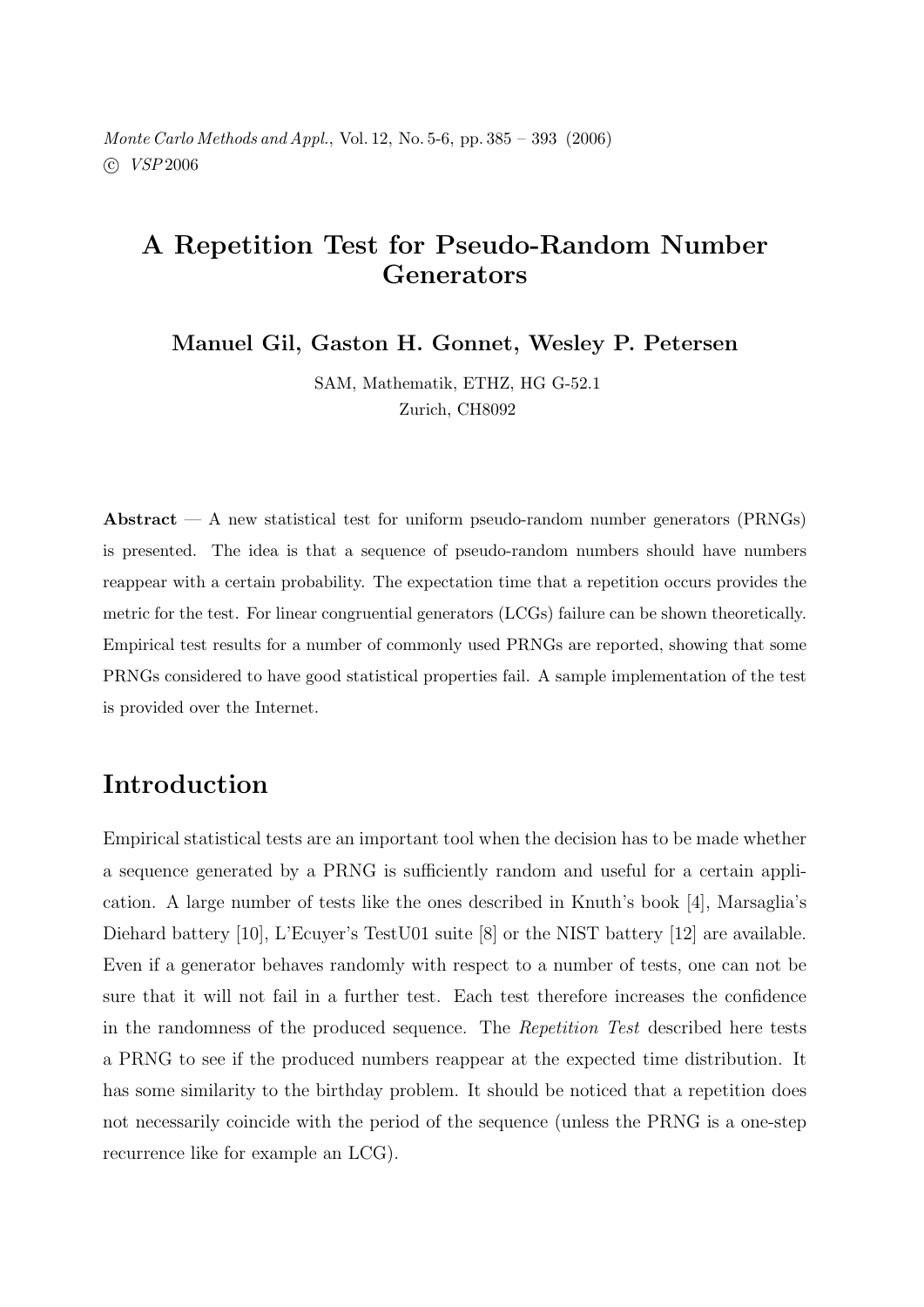#### Repetition Time: Expected Value and Variance

In this section the mathematical background of the Repetition Test is introduced in terms of a ball and urn experiment. Let an urn contain  $n$  differently numbered balls and consider a sampling with replacement experiment, where each ball is equally likely to appear. Balls are sampled from and returned to the urn until a ball is picked up that already appeared. This event will be called *first repetition*, and the trial  $r$  at which it happens is the *repetition* time.

The probability  $P_i$  that no repetitions happen when the first i balls are picked up is

$$
P_i = \sum_{j=i+1}^{n} p_j = \frac{n(n-1)(n-2)\cdots(n-i+1)}{n^i} = \frac{n!}{n^i(n-i)!},
$$
\n(1)

where  $p_i$  is the probability of a repetition at time i. The expected repetition time  $E[r]$ can be expressed as a summation of the  $P_i$ 

$$
E[r] = \sum_{i=0}^{n} ip_i = \sum_{i=0}^{n} \sum_{j=i+1}^{n} p_j = \sum_{i=0}^{n} P_i.
$$

This leads to the following expression

$$
E[r] = \sum_{i=0}^{n} \frac{n!}{n^i (n-i)!} \,. \tag{2}
$$

The second moment of  $r$  is

$$
E[r^{2}] = \sum_{i=0}^{n} i^{2} p_{i} = \sum_{i=0}^{n} ((i+1)^{2} - i^{2}) \sum_{j=i+1}^{n} p_{j} = \sum_{i=0}^{n} (2i+1) P_{i},
$$

which simplifies to

$$
E[r^2] = 2n + E[r],
$$

hence the variance is given by

$$
Var(r) = 2n + E[r] - E[r]^2.
$$
 (3)

Knuth [4] (section 1.2.11.3) provides an asymptotic expression for the function  $Q(n)$  =  $E[r] - 1$  and we get

$$
E[r] = \sqrt{\frac{\pi n}{2}} + \frac{2}{3} + \frac{1}{12}\sqrt{\frac{\pi}{2n}} - \frac{4}{135n} + \frac{1}{288}\sqrt{\frac{\pi}{2n^3}} + O(n^{-2}).
$$
 (4)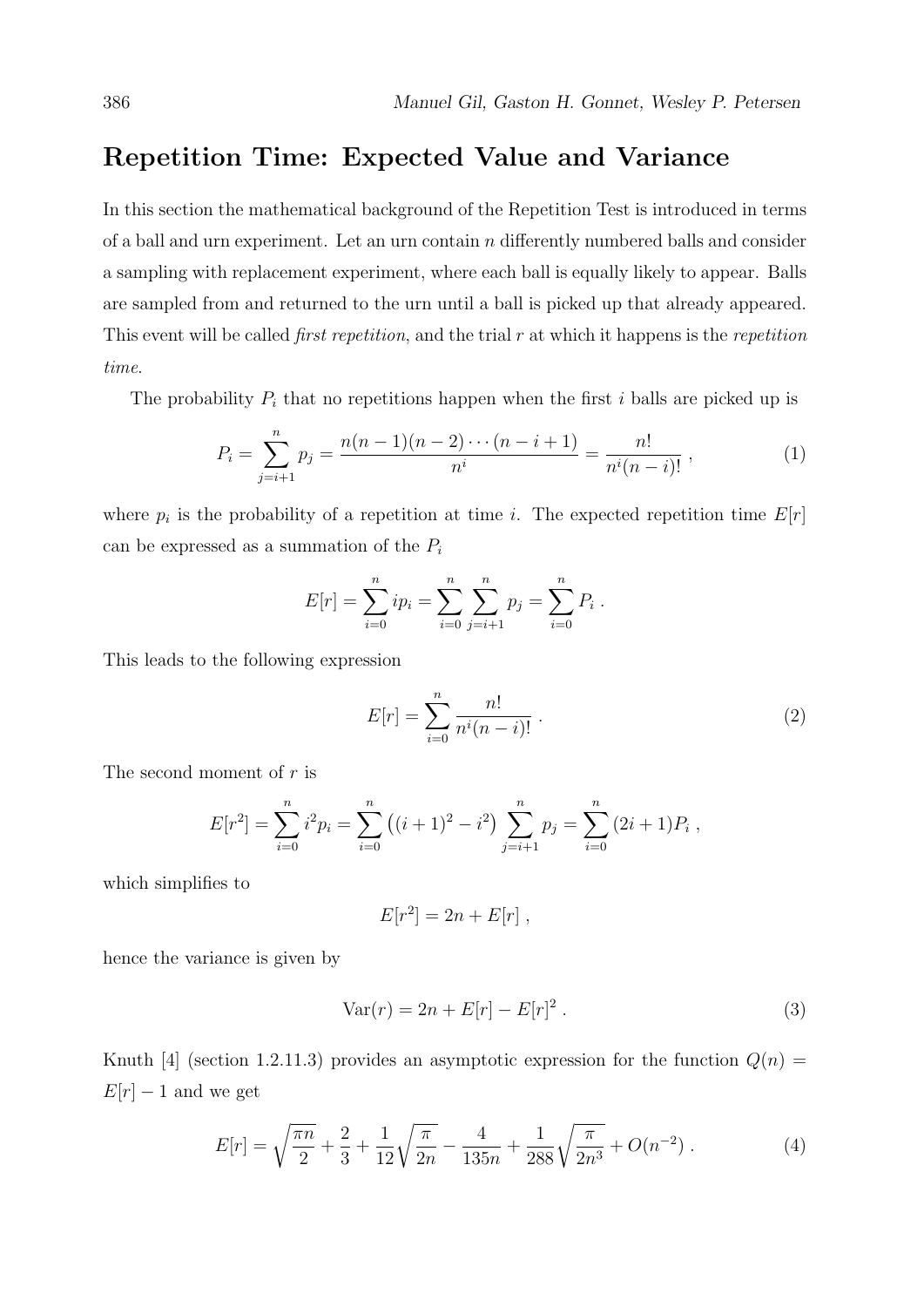Var(r) = 
$$
\left(2 - \frac{\pi}{2}\right)n + \sqrt{\frac{\pi n}{2}} + O(1)
$$
 (5)

Since in the Repetition Test  $n$  is usually very large the asymptotic approximations are very accurate and useful.

The quantities derived above are related to the birthday paradox. Assuming a uniform distribution of birthdays over a year of 365 days, the birthday paradox states that in a room of 23 randomly chosen people the probability  $p$  that at least two of them share a birthday is greater than  $50\%$ . We can compute this probability by noting that it is complementary to the one given in (1) for  $n = 365$  and  $i = 23$ , i.e.

$$
p = 1 - P_{23} = \frac{365!}{365^{23}(365 - 32)!} \approx 0.507
$$

In the context of the birthday problem (2) denotes the expected number of people that have to come into a room so that a repeated birthday first appears, i.e.

$$
E[r] = \sum_{i=0}^{365} \frac{365!}{365^i (365 - i)!} \approx 24.62 ,
$$
  

$$
V[r] = 2 \cdot 365 + E[r] - E[r]^2 \approx 148.64
$$

#### Determining the Repetition Time of PRNGs

This section describes the Repetition Test for PRNGs. It is an adaptation of the urn experiment described in the previous section.

For w-bit integer PRNGs that produce numbers between 0 and  $2^w - 1$  the adaptation is straightforward. Under the hypothesis that the generated numbers are uniformly distributed and, according to  $(4)$ , the first repetition should happen after the generation of  $O(\sqrt{n}) = O(2^{w/2})$  integers. For floating point generators on the other hand some care has to be taken as the floating point numbers are not uniformly dense on the real line. An equal number of them fall between successive negative powers of 2. Uniformity can be assumed by sieving the generated numbers for a range with fixed mantissa  $[2^k, 2^{k+1})$ . In the following this range is denoted by  $[L, 2L)$ . The number of possible values <sup>1</sup> for a w-bit mantissa is then  $n = 2^w$ . For example, a PRNG producing  $U(0, 1)$  distributed IEEE doubles can be sieved for the interval [0.5, 1], in which case *n* is set to  $2^{53}$ . Below an

<sup>&</sup>lt;sup>1</sup>It can also be calculated by  $n = \frac{1}{\epsilon_M}$ , where  $\epsilon_M$  is the smallest floating point value such that  $1 + \epsilon_M > 1$ .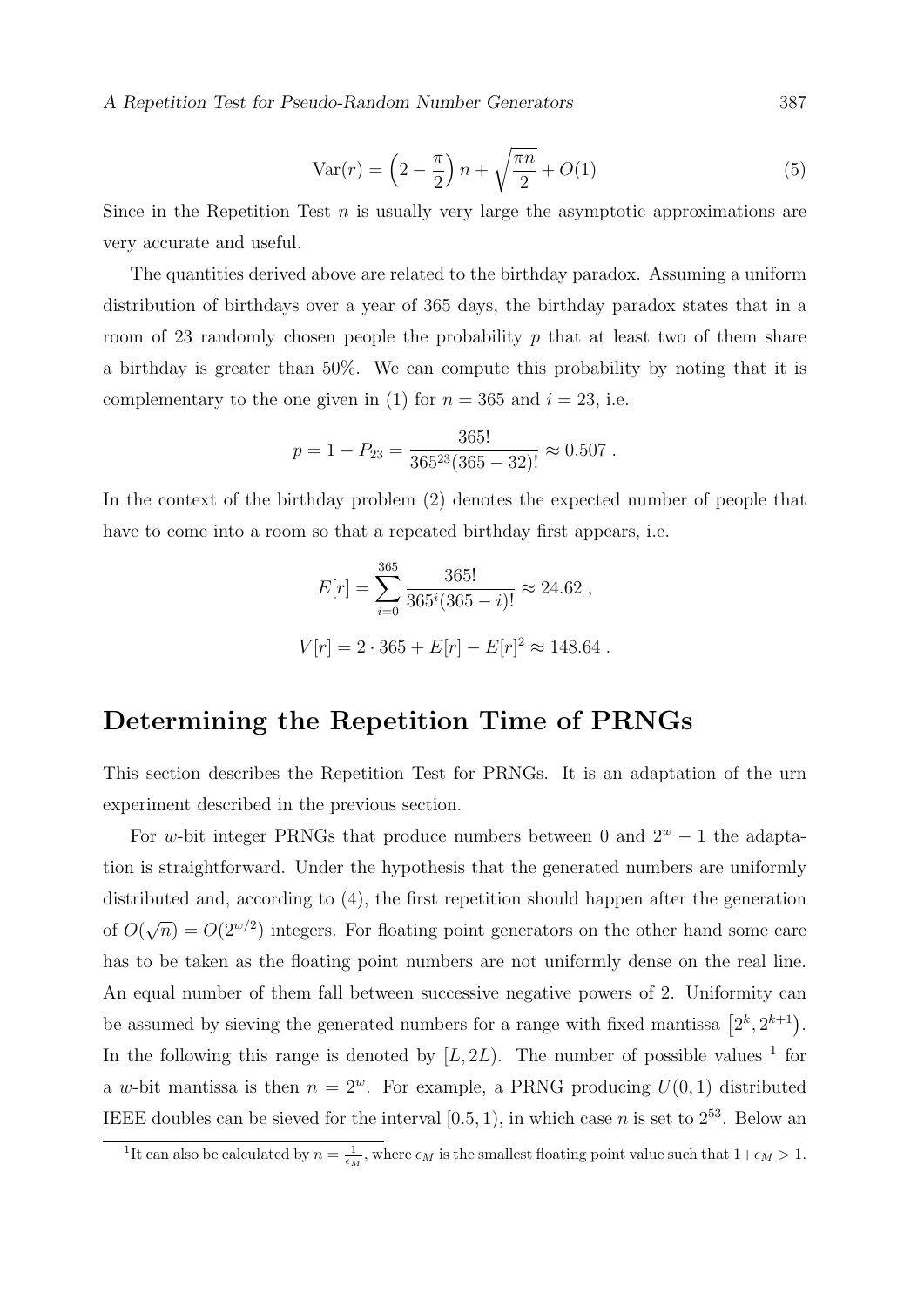algorithm to obtain empirically an estimate  $\hat{r}$  of the expected repetition time of an PRNG is given. It determines  $N$  times the first repetition on disjoint subsequences and compares  $\hat{r}$  to the expectation (4) for some confidence level c. Since  $O(2^{w/2})$  numbers have to be stored in main memory to detect a repetition a hash table  $H$  of size  $M$  is used.  $M$  is set to the expected repetition time plus ten standard deviations. An overflow of the hash table then implies failure of the PRNG in the Repetition Test. Note that in an implementation of this algorithm one has to make sure that the generated numbers  $s$  are stored in main memory and not kept in registers with extra bits as this would alter equality comparisons.

```
"Seed the PRNG"
\hat{r} \leftarrow 0; M \leftarrow E[r] + 10\sqrt{\text{Var}[r]}for k \leftarrow 1 to N do
     for i \leftarrow 1 to M do H[i] \leftarrow -1 end
     t \leftarrow 0; repetition \leftarrow false
     while not repetition do
          repeat s \leftarrow "Get random number from PRNG" until s \in [L, 2L]t \leftarrow t + 1if t > M then "Test failed"; abort
          hashFound \leftarrow false; i \leftarrow (s/L \mod M) + 1while not repetition and not hashFound do
               if H[i] = s then repetition \leftarrow true
               if H[i] = -1 then H[i] \leftarrow s; hashFound \leftarrow true
               i \leftarrow i + 1end
     end
     \hat{r} \leftarrow \hat{r} + tend
\hat{r} \leftarrow \hat{r}/Nif |\hat{r} - \mathbf{E}[r]| \leq c\sqrt{\text{Var}[r]/n} then "Test passed" else "Test failed"
```
The following two propositions concern the repetition times of LCGs and MRGs.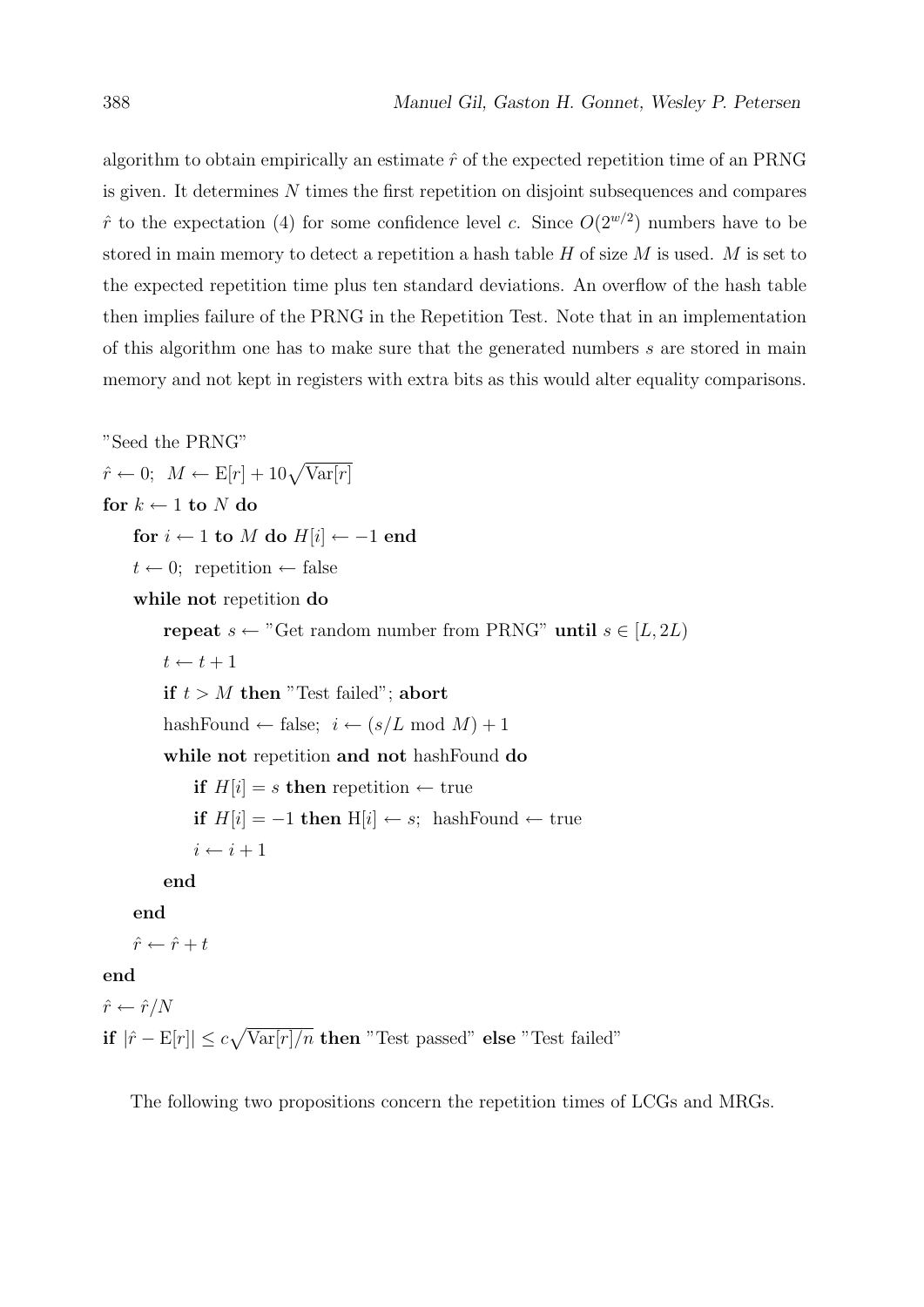**Proposition 1.** As LCGs are one-step generators, their repetition time always coincides with their period, usually  $O(2^w)$ , so they fail the Repetition Test.

*Proof.* An LCG generates numbers according to the recursion formula

$$
s_n = a s_{n-1} + b \bmod m
$$

where  $s_n$ , a, b and m are integers. Obviously it can generate no more than m different numbers. As soon as a number  $s_i$  is repeated for the first time, there is a  $p > 0$  such that  $s_i = s_{i-p}$ . The same period (of length p) which has been generated is started again such that for all  $j > 0$   $s_{i+j} = s_{i-p+j}$ . Therefore the repetition time coincides with p. The period depends on the choice of  $s_0$ , a, b and m. Usually these parameters are chosen such that the maximal period length is obtained. For example if the multiplier  $a$  is a primitive root modulo m (for prime m) then  $p = m - 1$ . For certain odd multipliers for  $m = 2<sup>w</sup>$ the period is  $2^{w-1}$ . These and further results can be found in [4]. In any case an LCG is not going to pass the Repetition Test unless it was designed to have a short period of  $O(2^{w/2})$  which is in itself an undesirable property.  $\Box$ 

**Lemma 1.** The repetition times of a multiple recursive generator (MRG) of the form  $x_n = \sum_{i=1}^l a_i x_{n-i}$  that is initialized with a pure multiplicative LCG  $s_n = bs_{n-1}$  and where all the arithmetic is performed modulo m are equal for all seeds.

*Proof.* Initializing the MRG with an LCG means that  $x_i = s_i$  for  $1 \leq i \leq l$ , where  $s_0$ is the seed. Since  $s_n = b^n s_0$ , every number x generated by the MRG can be written as  $x = s_0 f(b, a_1, a_2, \ldots, a_l)$ , where f is a linear combination of the  $a_i$  and of powers of b. Consequently, whether two numbers in the pseudo-random sequence are equal or not does  $\Box$ not depend on  $s_0$ .

Note that the repetition time of PRNGs having a state vector of dimension greater than one (e.g. MRGs) does not coincide with the PRNG's period length. In that case a repetition of a number in the sequence does not imply a repetition of the entire sequence. In practical applications only a small part of the period of a PRNG is used. These samples should have numbers re-appear in sequences of length  $O(2^{w/2})$ .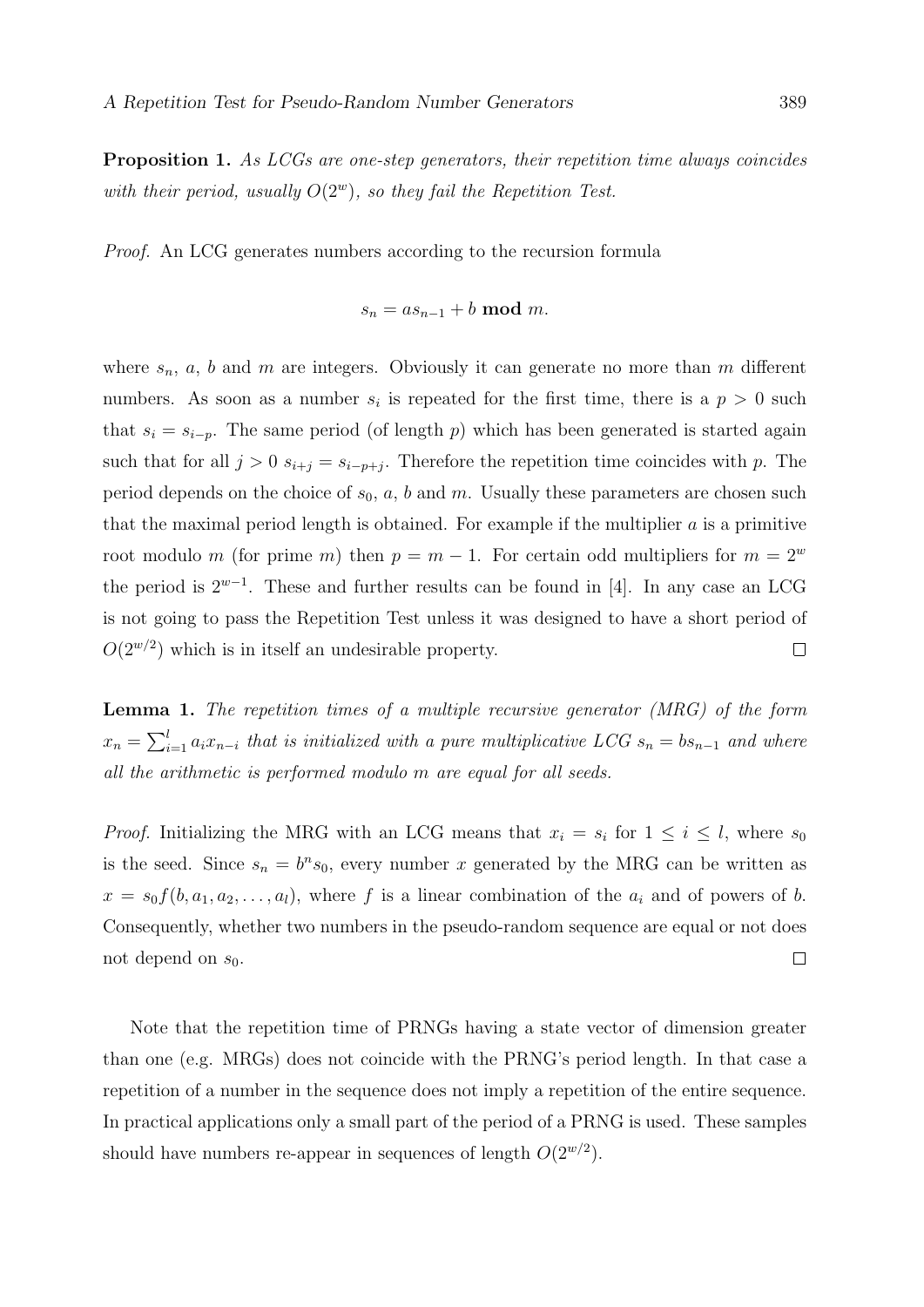#### **Empirical Tests**

The mean repetition time has been determined empirically for a number of commonly used PRNGs using an implementation of the algorithm described in the previous section. The program is coded in the C language and available from [2]. The variance  $(5)$  of the first repetition is quite large, so small samples are not very revealing. A sample size of  $N = 100$  has been chosen and the mean repetition time has been evaluated for a 95% confidence level.

What follows is a very short description of the generators:

- ran3 is a subtractive lagged-fibonacci generator from the Numerical Recipes  $[13]$ .
- **rearry** is a subtract-with-borrow generator [3].
- randux improves rearry by throwing away a fraction of the generated numbers  $[9]$ . Only the highest luxury level version results are reported here.
- ziff98 denotes a four-tap generalized feedback shift-register (GFSR) [14].
- $\bullet$  mt19937 is the Mersenne Twister, a 32-bit twisted GFSR from [11]. A double generator, obtained by dividing the integers by  $2^{32} - 1$ , has also been tested. Another double variant with 53-bit resolution, obtained by shifting and concatenation of two 32-bit integers from  $mt19937$ , is denoted by  $mt19937_{53}$ .
- ecuyer93 denotes the sample C-implementation of a fifth-order MRG presented in  $[5]$ .
- ecuver96 denotes the sample C-implementation of a combined MRG presented  $in[6]$ .
- taus 88 denotes the sample C-implementation of a tausworthe PRNG presented in  $\lceil 7 \rceil$ .
- $ghg$  [1] is a double PRNG of the form

$$
x_n = 32 \cdot x_{n-19} + \frac{1}{128} \cdot x_{n-67} + x_{n-128} \mod 1.0.
$$

The computation is done entirely in floating point arithmetic.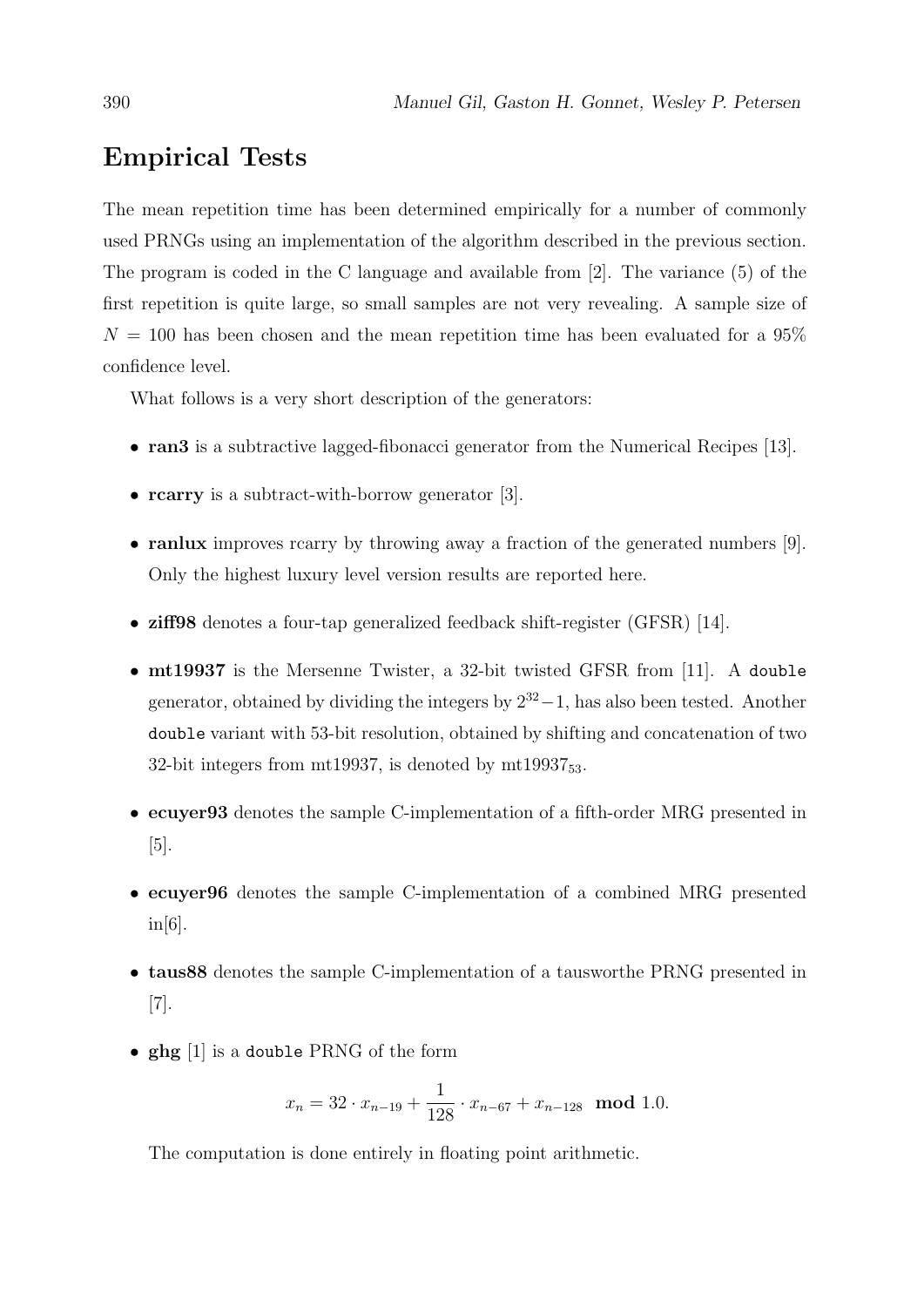Table 1 summarizes the results. The values are averages of 100 runs. The float and double generators have been tested for the  $[0.5, 1)$  interval. There are  $2^{32}$  32-bit integers and for a fixed mantissa  $2^{23}$  floats or  $2^{53}$  doubles, so using (4) the expected repetition times for float [f], double [d] and integer [i] generators are  $3.6307 \cdot 10^3$ ,  $8.4108 \cdot 10^7$  and  $8.2138 \cdot 10^4$ . Failures with a 95% confidence are underlined.

| seed:          |                            | 331                 | 717                 | 1236                |
|----------------|----------------------------|---------------------|---------------------|---------------------|
| ran3           | [f]                        | $3.56 \cdot 10^3$   | $3.72 \cdot 10^3$   | $3.52 \cdot 10^3$   |
| rcarry         | [f]                        | $3.40 \cdot 10^3$   | $3.60 \cdot 10^3$   | $3.53 \cdot 10^3$   |
| ranlux         | [f]                        | $3.41 \cdot 10^3$   | $3.91 \cdot 10^3$   | $3.74 \cdot 10^3$   |
| mt19937        | [d]                        | $5.86 \cdot 10^{4}$ | $5.73 \cdot 10^{4}$ | $6.06 \cdot 10^{4}$ |
| mt19937        | $\left[\mathrm{i}\right]$  | $8.68 \cdot 10^{4}$ | $8.58 \cdot 10^{4}$ | $8.67 \cdot 10^{4}$ |
| $mt19937_{53}$ | [d]                        | $9.02 \cdot 10^7$   | $8.66 \cdot 10^7$   | $8.69 \cdot 10^7$   |
| ziff98         | $\left[\mathrm{i}\right]$  | $6.12 \cdot 10^{4}$ | $6.26 \cdot 10^{4}$ | $6.07 \cdot 10^{4}$ |
| ecuyer93       | $\left[ \mathrm{i}\right]$ | $5.91 \cdot 10^{4}$ | $5.58 \cdot 10^4$   | $5.65 \cdot 10^{4}$ |
| ecuyer96       | $\left[\mathrm{i}\right]$  | $5.75 \cdot 10^4$   | $5.30 \cdot 10^{4}$ | $5.78 \cdot 10^{4}$ |
| taus88         | $\left[\mathrm{i}\right]$  | $8.00 \cdot 10^{4}$ | $8.42 \cdot 10^{4}$ | $8.34 \cdot 10^{4}$ |
| ghg            | [d]                        | $8.46 \cdot 10^{7}$ | $8.79 \cdot 10^{7}$ | $8.96 \cdot 10^7$   |

Table 1: Results of repetition tests for three seeds.

All the failing generators repeat too early. Note that mt19937 as an integer generator passes the test, while as a double generator the repetitions happen too early. This is not much of a surprise as mt19937 has been designed to be a 32-bit PRNG. The mt19937 $_{53}$ variant which possesses a 53-bit resolution passes. One should be aware that good properties of a PRNG can be destroyed by simple transformations. Care has to be taken whenever an integer generator is converted to a float or double generator as the expected repetition time is different for different number systems. Furthermore there are several ways to perform the mapping and for a particular mapping the repetition properties are not necessarily propagated. In this case conclusions drawn from the integer sequence can not be applied to the float or double sequence.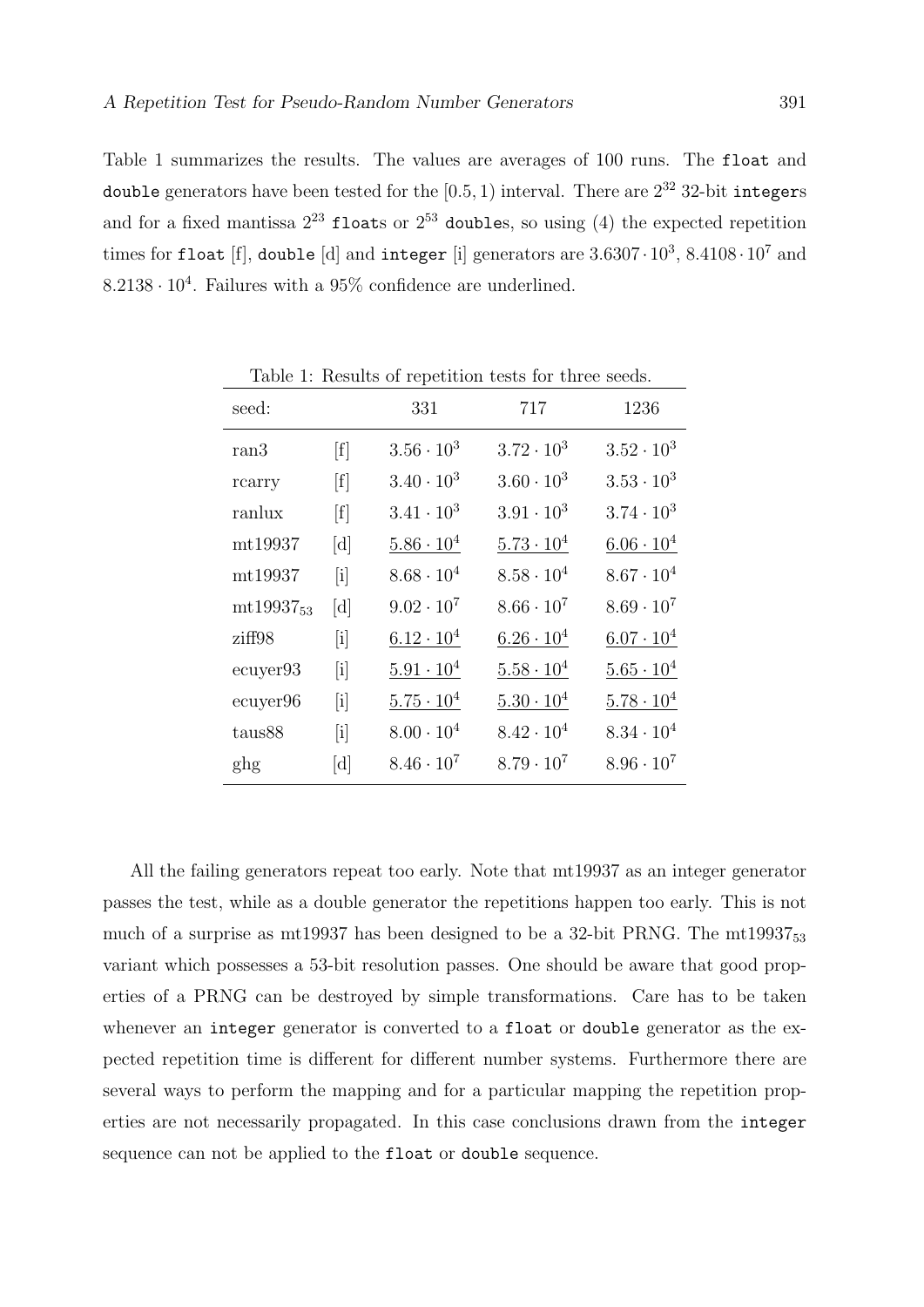# Conclusion

An empirical statistical test called the Repetition Test has been proposed. It is based on a ball and urn model. One may judge whether repetitions happen to soon or to late by knowing the expected repetition time as well as its variance. Exact forms as well as an asymptotic expression were given. They are a function of the number of elements of the generators number system. Repetitions which always appear too soon are bad, but repetitions which are consistently too large are also undesirable. The latter is the case for LCGs, because they repeat only at their period. Sophisticated generators, for example combined MRGs, failed in empirical test by repeating too soon.

# References

- $\lceil 1 \rceil$ Gonnet, G., Gil, M., Petersen, W.P.: Multiple Recursive Generators & The Repetition Test. Technical Report #476, Department of Computer Science, ETH Zürich  $(2005)$
- $\lceil 2 \rceil$ Gonnet, G.: Repeating Time Test for  $U(0.1)$  Random Number Generators. http: //www.inf.ethz.ch/~gonnet/RepetitionTest.html, ETH Zürich (2003)
- $\lceil 3 \rceil$ James, C.F.: A review of pseudorandom number generators. Computer Physics Communications, 60, 329–344 (1990)
- Knuth, D.: The Art of Computer Programming, Addison Wesley, New York (1968)  $\lceil 4 \rceil$
- $\lceil 5 \rceil$ L'Ecuver, P., Blouin, F., Coutre, R.: A search for good multiple recursive random number generators. ACM Transactions on Modeling and Computer Simulation. 3. 87-98 (1993)
- $[6]$ L'Ecuyer, P.: Combined multiple recursive random number generators. Operations Research,  $44(5)$ ,  $816-822$  (1996)
- $[7]$ L'Ecuver, P.: Maximally Equidistributed Combined Tausworthe Generators. Mathematics of Computation,  $65(213)$ , 203-213 (1996)